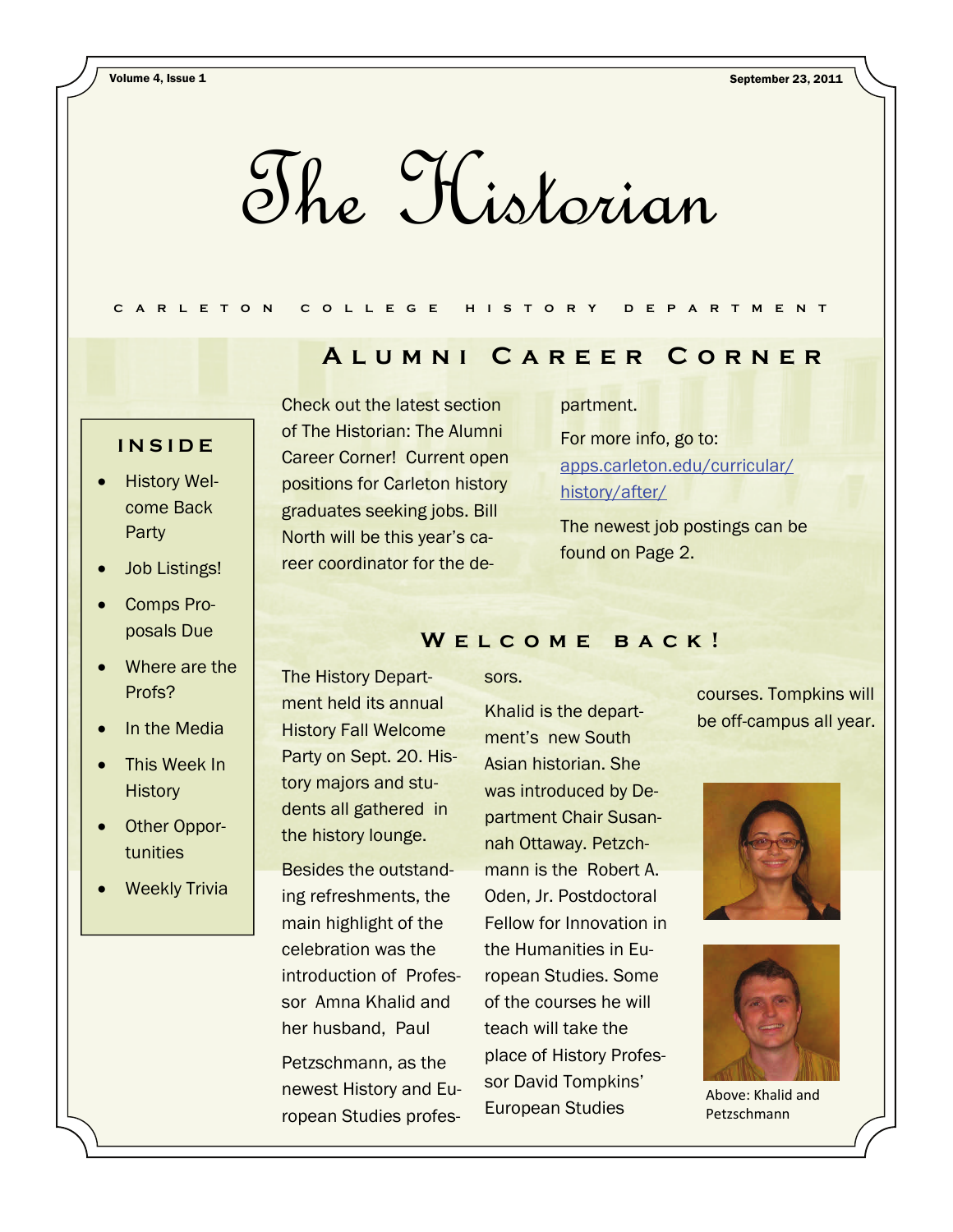**1.** Current job openings at the Bill & Melinda Gates Foundation, based in Seattle, include attorneys with an IP focus to work with the Global Health and the Global Development Teams, Requisition No. 2639BR, "Associate General Counsel" (Business Transactions/IP) Requisition No. 2626BR, and "Contracts Business Partner" for the Finance and Strategy Division, Requisition No. 2665BR. For detailed information about position requirements or to apply, click on the following link: htt[p://](http://www.gatesfoundation.org/jobs/Pages/job-search.aspx) [www.gatesfounda](http://www.gatesfoundation.org/jobs/Pages/job-search.aspx)tion.org/jobs/ [Pages/job-search.aspx](http://www.gatesfoundation.org/jobs/Pages/job-search.aspx)

#### 2. **Family Law Staff AƩorney**

The Legal Aid Society of the District of Columbia is seeking to hire a Domestic Violence / Family Law Staff Attorney. Please forward the attached to qualified applicants you may know. Katherine L. Hays, Chief Operations Officer, Legal Aid Society of the District of Columbia, 1331 H Street, N.W., Suite 350, Washington, DC 20005 (202) 661-5959, (202) 727-2132 (fax), [www.legalaiddc.orgh](http://www.legalaiddc.orghttp/www.legalaiddc.org/)Ʃp:// [www.legalaiddc.org/](http://www.legalaiddc.orghttp/www.legalaiddc.org/) Visit Our Blog at htt[p://](http://makingjusticereal.org/) makingjusti[cereal.org/](http://makingjusticereal.org/)

**3. LiƟgaƟon Legal Secretary**. Top Tier Labor and Employment Law Boutique, Buchanan Angeli Altschul & Sullivan, is looking for an experienced (3+ years) litigation secretary. The ideal candidate must be a self-starter who is extremely organized and who possesses strong interpersonal

# **Job Postings**

skills. Other assets include an ability to multi-task with a high level of accuracy, a strong attention to detail, excellent communication skills, and the ability to work well in a small, but extremely busy team-oriented law office. Additional requirements for the position include proficiency in MS Office (Word, Outlook, Excel and PowerPoint). Experience with Time Matters is a plus, but not required. This career opportunity comes with competitive pay and benefits. Please submit resumes to [An](mailto:Andrew@baaslaw.com)[drew@baaslaw.com](mailto:Andrew@baaslaw.com)

4. **NaƟonal Center for Youth Law** ([www.youthlaw.org](http://www.youthlaw.org/)) The National Center for Youth Law (NCYL) is a non-profit organization that for over four decades has worked to ensure low-income children have the resources, support and opportunities they need for healthy and productive lives. NCYL is an affirmative action/equal opportunity employer and does not discriminate on the basis of race, religion, age, ethnic background, sex, disability, or sexual orientation. Applicants of color are strongly encouraged to apply.

*<u><b>Foster Youth Education Initiative*</u> ([www.Foster-Ed.org](http://www.foster-ed.org/)) The Foster Youth Education Initiative (FosterEd) is the newest major initiative of the National Center for Youth Law (NCYL). A national project, it improves the educational outcomes of foster children by ensuring every foster child has an educational champion supporting their academic success. FosterEd seeks a California Manager to plan, manage, implement and evaluate the FosterEd: Santa Cruz County pilot project. In partnership with local school districts, child welfare agencies, and juvenile court systems. Position open until filled. Please mail or email a cover letter, resume, three professional references, and salary requirements to: **Larry Nguyen, Assistant Administrator, NaƟonal Center for Youth Law, 405 14th Street, 15th Floor, Oakland, CA 94612‐2701. (510) 835‐8098 x 3036, Email: [lngu](mailto:lnguyen@youthlaw.org)‐ [yen@youthlaw.org](mailto:lnguyen@youthlaw.org)**

COMPS PROPOSALS FOR SENIORS ARE DUE FRIDAY, OCTOBER 14. GET ON IT! htt[ps://apps.carleton.edu/curricular/history/](https://apps.carleton.edu/curricular/history/Comps/) [Comps/](https://apps.carleton.edu/curricular/history/Comps/)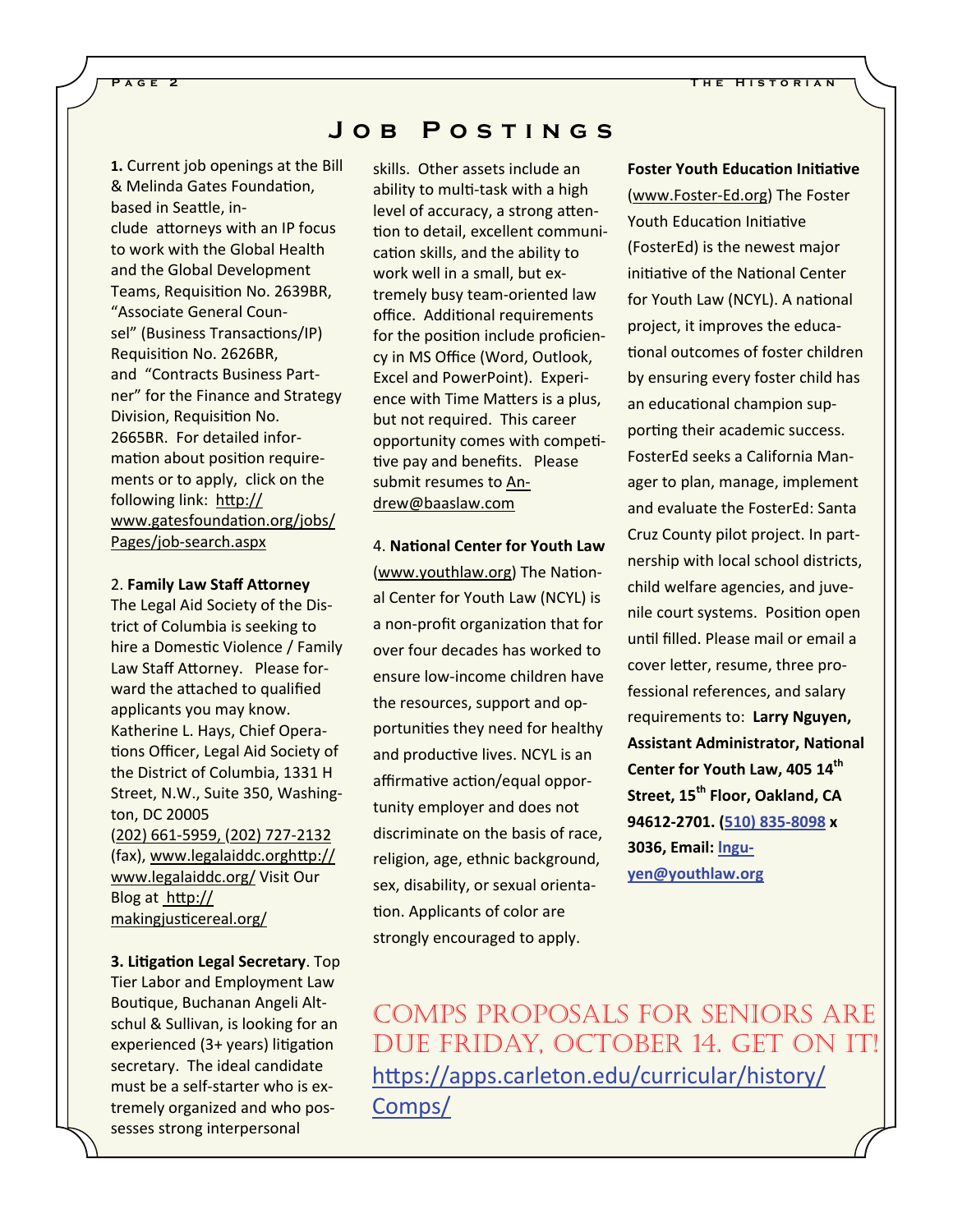# Where in the world have our History professors gone?

You may have noticed that some of your favorite professors can no longer be found. We, at The Historian, have done first-rate reporting to track them down. Some have left Northfield to travel the world, others may just be in hiding. After extensive searching, we have discovered many of their hiding places.



Harry Williams Won 10-month Fulbright Lectureship in China



David Tompkins On Leave (He's a father!)



Serena Zabin On Leave



Andrew Fisher On Leave

Want to know more about your History profs? Go to [https://apps.carleton.edu/curricular/](https://apps.carleton.edu/curricular/history/faculty/) [history/faculty/](https://apps.carleton.edu/curricular/history/faculty/) and click on the word 'more...' at the end of each faculty member bio to check out their original webpages!

IN THE MEDIA: David Tullis '12, African/African-American Studies major, was interviewed by the Nigerian newspaper, *The Nation*, while he spent the summer in Nigeria. Read the interview [here!](http://www.thenationonlineng.net/2011/index.php/arts/life-midweek-magazine/18579-%E2%80%98fela-ignited-my-interest-in-nigeria%E2%80%99.html)

#### Our Editors For This Year





Scott Fox Kenzie Zimmer Ellen McKinstry Ben Somogyi





The Right Honourable Annette Igra